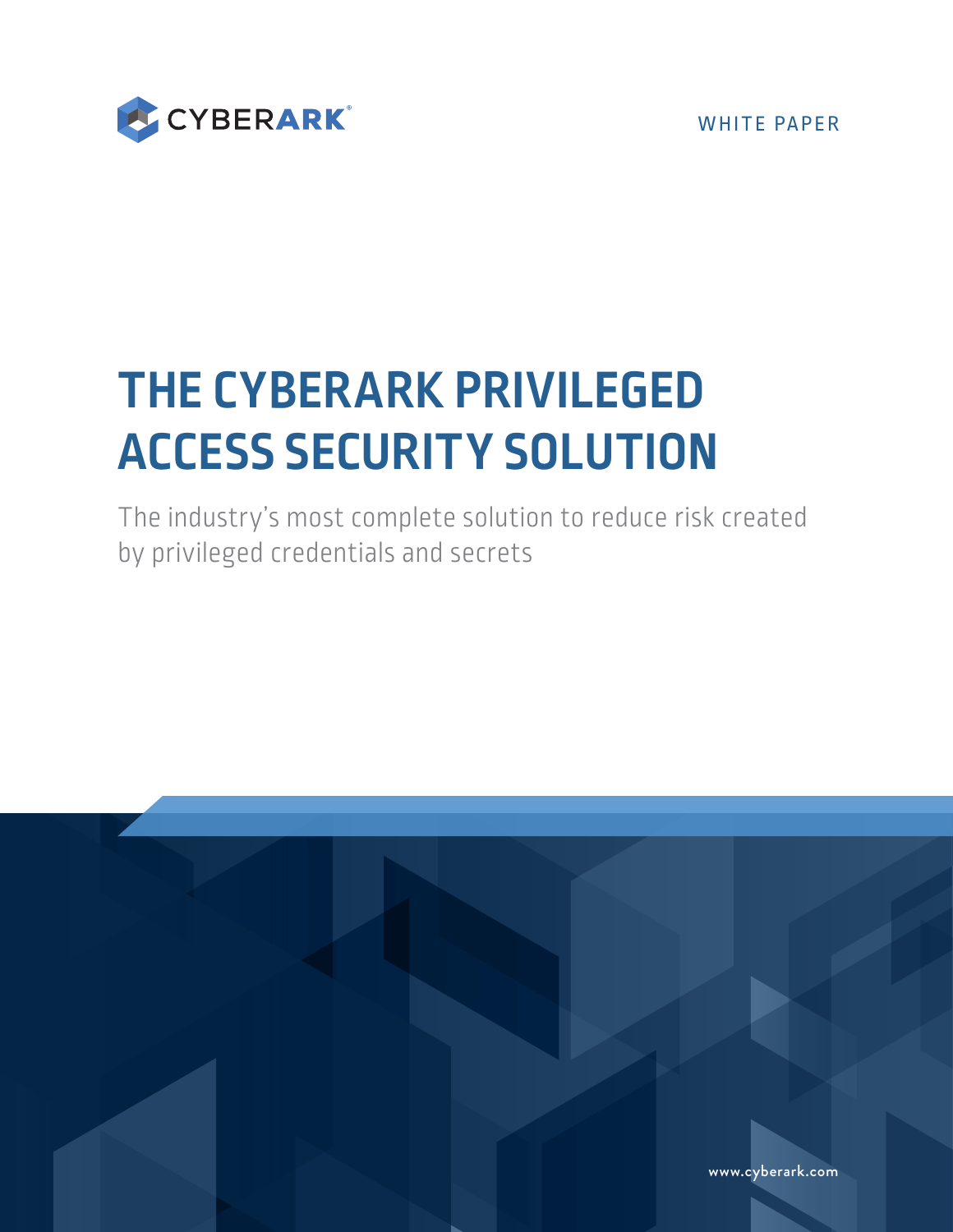

# **Table of Contents**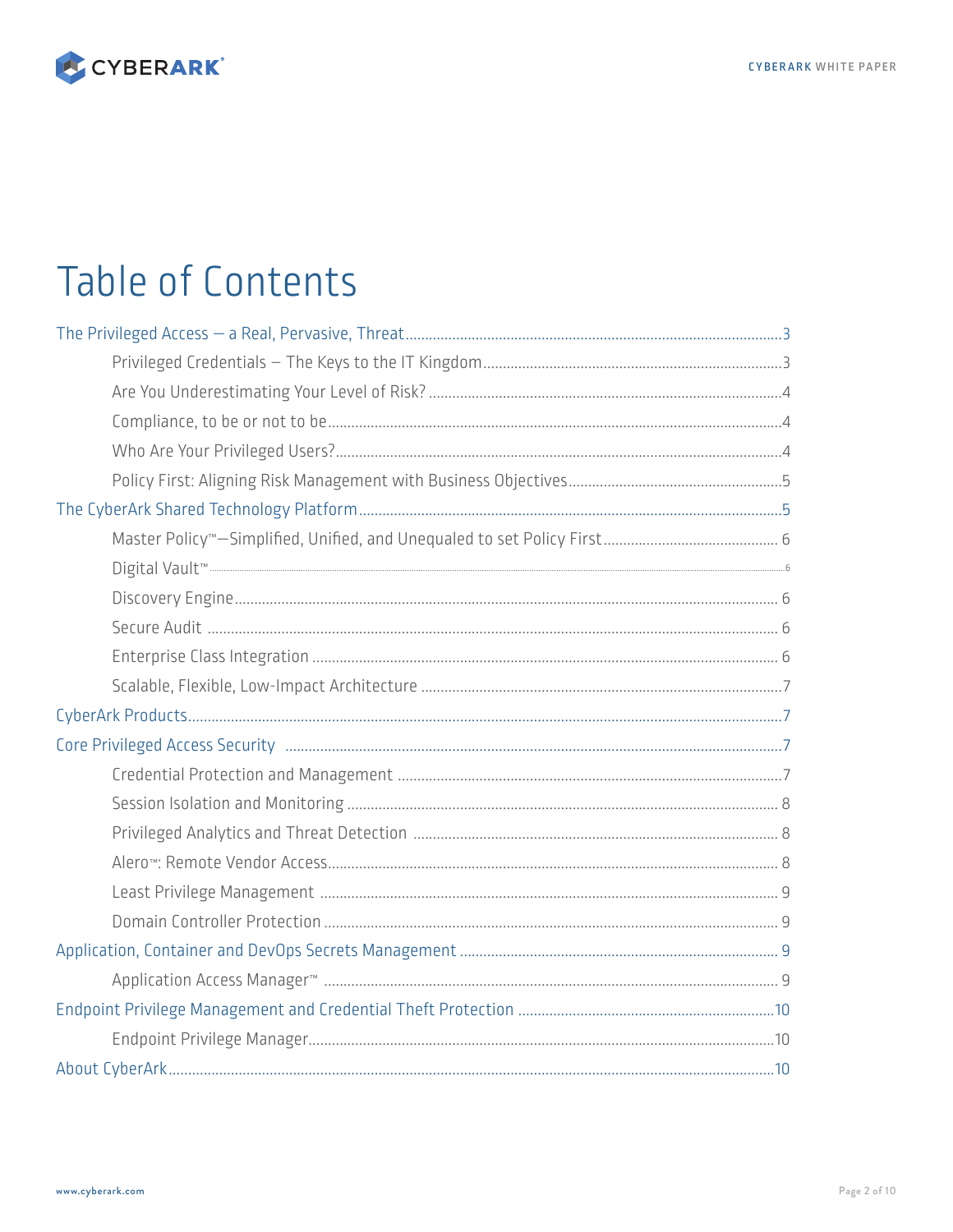<span id="page-2-0"></span>

# The Privileged Access — a Real, Pervasive, Threat

Attackers are wreaking havoc across the globe with advanced cyber attacks that are well planned, sophisticated, and directly targeted at the most valuable core assets of an enterprise. More and more organizations are adopting cloud first strategies and implementing DevOps methodologies, widening the attack surface and providing attackers with new pathways to exploit unprotected businesses. Once the attackers get in, they seek access to the heart of the enterprise with the intent to cause costly harm that can include damaged reputations, financial losses, and stolen intellectual property. Coming to light as well are those already inside the organization who have divulged sensitive information to the public or planted seeds to cause internal damage. Forrester estimates that 80 percent of security breaches involve privileged credentials.<sup>1</sup>

Privileged accounts, and the access they provide, represent the largest security vulnerabilities an organization faces today. Why are attackers inside and outside the enterprise zeroing in on privileged accounts?

- Privileged accounts are everywhere, in every networked device, database, application, and server on-premises, in cloud and ICS environments, and through the DevOps pipeline
- Privileged accounts used by both human and non-human/machine users have all-powerful access to confidential data and systems
- Privileged accounts have shared administrative access making their users anonymous
- Privileged accounts grant too broad access rights, far beyond what is needed for the user to perform their job function
- Privileged accounts go unmonitored and unreported and therefore unsecured

Simply put, privileged accounts allow anyone who gains possession of them to control organization resources, disable security systems, and access vast amounts of sensitive data. All predictions point to privileged account abuse worsening in the future unless organizations take action now. Best practices dictate that privileged accounts should be incorporated into an organization's core security strategy. Privileged accounts are a security problem and need singular controls put in place to protect, monitor, detect, alert and respond to all privileged activity.

# Privileged Credentials – The Keys to the IT Kingdom

Privileged credentials are the keys to the IT kingdom. They are required to unlock privileged accounts, and they are sought out by external attackers and malicious insiders as a way to gain direct access to the heart of the enterprise. As a result, an organization's critical systems and sensitive data are only as secure as the privileged credentials required to access these assets.

Most organizations today rely on a combination of privileged credentials such as passwords, API keys, certificates, tokens, and SSH keys to authenticate users and systems to privileged accounts. When left unsecured, attackers can compromise these valuable secrets and credentials to gain possession of privileged accounts and use them to advance attacks against organizations. In fact, cyber security research shows that the one thing every attacker needs to be successful is access to a privileged account. Notably, as some organizations have started protecting privileged passwords, attackers have shifted their attack methods to SSH keys, which are often overlooked when organizations secure privileged accounts.

To prevent targeted attacks, protect the keys to the IT kingdom and keep sensitive data away from attackers, organizations must adopt a privileged access security strategy that includes proactive protection and monitoring of all privileged secrets and credentials.

# Learn From the Experts: CyberArk Privileged Access Security

CyberArk is the market share leader and trusted expert in privileged access security. We have more experience with privileged access security than any other vendor and we put that expertise to work for our customers in a clear and effective approach to managing the risks associated with privileged access.

To mitigate the risk of a serious breach, enterprises need to adopt a security solution that specifically addresses their privileged access exposure. CyberArk's Privileged Access Security Solution provides the comprehensive protection, monitoring, detection, alerting, and reporting required to stay one step ahead of the attackers and safeguard an organizations most critical assets.

<sup>1</sup> The Forrester Wave™: Privileged Identity Management, Q3 2018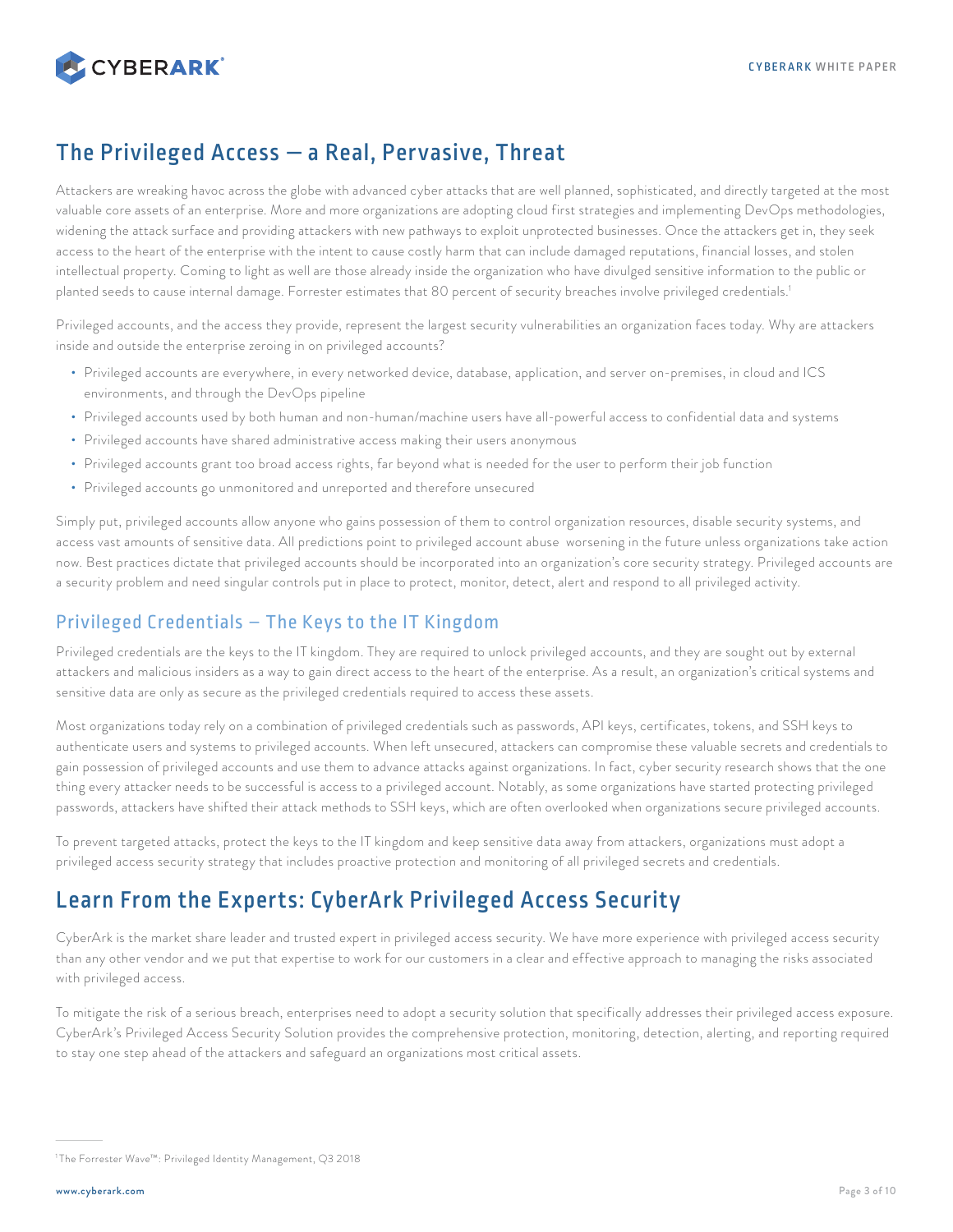<span id="page-3-0"></span>

## Are You Underestimating Your Level of Risk?

In our recent CyberArk Threat Landscape 2018 Report,<sup>2</sup> we discovered that 89% of IT security professionals recognized that infrastructure and critical data are not fully protected unless privileged accounts, credentials and secrets are secured and protected. Yet, a good proportion of them indicate that their organization has still not implemented a privileged access security solution to store and manage privileged and/ or administrative passwords. Furthermore, the 2018 report indicated that enterprises are not doing enough to protect against malware and advanced attacks but yet 87% of respondents indicated that they still allow users to run with local administrative privileges which as we all know most malware requires admin to gain persistence. Combining user accounts that are equipped with local administrative capabilities with actual administrative users creates an ever growing attack surface around privilege accounts.

Additionally, DevOps security has not yet reached the maturity levels of traditional enterprise IT. Half of respondents do not have a privileged security strategy for cloud or DevOps and that nearly 40% store privileged account passwords and secrets in simple text files representing unmanaged, unsecured high value accounts which create a highly risky environment. When you factor in all of this risk associated with the typical enterprise around the [lack of] privilege access security and then face the reality that over 80% of security breeches that have taken place in the last 8 years have involved privileged accounts as part of their success, it becomes very clear where IT security professionals need to have a focused plan of attack.

## Compliance, to be or not to be

As the risk of advanced threats increases, compliance regulations like PCI DSS, Sarbanes Oxley, NIST, NERC-CIP, HIPAA, GDPR, and frameworks such as the SWIFT CSCF, have increased their requirements to control, manage and monitor privileged access.

Organizations that do not fully understand their privileged environment face the prospect of audit failure resulting in steep fines and penalties and more importantly, still leave themselves vulnerable to a serious breach without a privilege access security strategy.

# Who Are Your Privileged Users?

Enterprises tend to overlook the vast array of privileged account access. Few, if any, security or audit policies have been set to control the risks associated with them. Anonymous, unchecked access to these accounts leaves the enterprise open to abuse that could cripple an organization if compromised.



Remote vendors. Privileged access is granted to perform a job function allowing contractors to work under a cloak of anonymity. Once inside, remote vendors have unrestricted access similar to any "standard" privileged user, and can elevate privileges to access sensitive data throughout the organization.



Hypervisor or cloud server managers. Business processes, such as finance, HR, and procurement, are moving to cloud applications, exposing enterprise assets to a high risk from the broad access granted to cloud administrators.



Systems administrators. For almost every device in an IT environment (every endpoint and server), there is a shared privileged account with elevated privileges and unfettered access to its operating systems, networks, servers, and databases.



Application or database administrators. Application and database administrators are granted broad access to administer the systems to which they are assigned. This access allows them to also connect with virtually any other database or application found in the enterprise.



Select business users. Senior-level executives and IT personnel often have privileged access into business applications that hold sensitive data. In the hands of the wrong person, these credentials provide access to corporate financial data, intellectual property, and other sensitive data.



Endusers. Far too many company's \*still\* allow their endusers to run with local admin access to do things like install software and setup a printer. In the hands of the wrong person, these privileged credentials provide the first place for incoming attackers to persist as they begin their journey toward corporate financial data, intellectual property, and other sensitive data.

<sup>2</sup> CyberArk, "CyberArk Global Advanced Threat Landscape Report 2018," 2018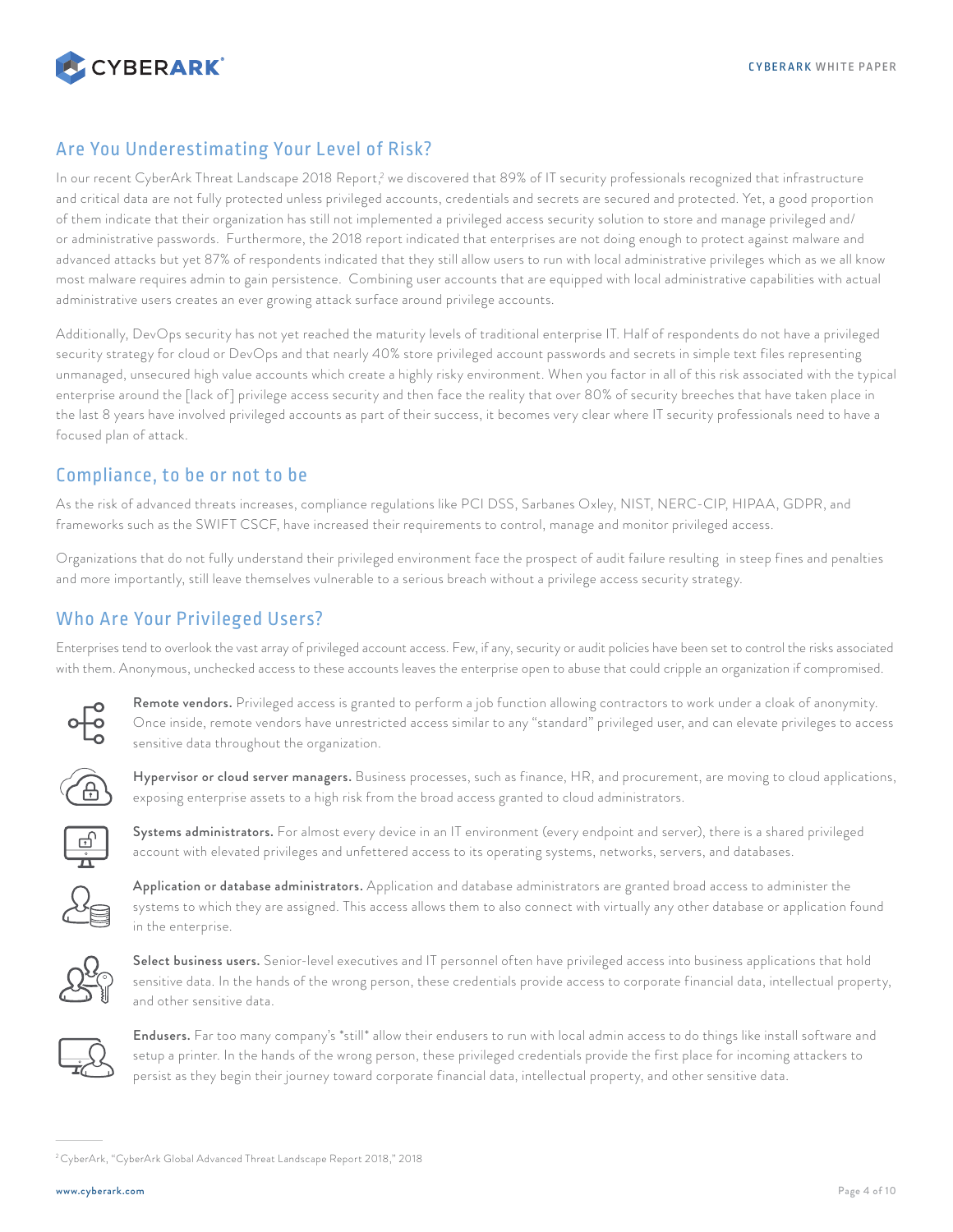<span id="page-4-0"></span>



Social media. Privileged access is granted to administer the corporate internal and external social networks. Employees and contractors are granted privileged access to write to those social media accounts. Misuse of these credentials can lead to a public takeover causing harm for an organization's brand or an executive's reputation.



Applications. Applications use privileged accounts to communicate with other applications, scripts, databases, web services and more. These accounts are often overlooked and pose significant risk, as their credentials are often hard-coded and static. A hacker can use these attack points to escalate privileged access throughout the organization.



DevOps. DevOps pipelines enable organizations to achieve high levels of agility by automatically building and deploying services and applications. To access data and other applications and services, these services require secrets and other credentials which must be secured. Additionally, a typical DevOps pipeline is supported by several powerful tools, each of which is managed by an admin console which is accessed using privileged credentials which must also be protected.

# Policy First: Aligning Risk Management with Business Objectives

Best practice dictates that organizations create, implement, and enforce privileged access security policy to reduce the risk of a serious breach. Effective enterprise security and compliance begins with well executed business policy. A policy first approach ensures that the exposure to external threats, insider threats and misuse is reduced and strict government and industry compliance regulations are met.

# The CyberArk Shared Technology Platform

Designed from the ground up for privileged access security, CyberArk has combined a powerful underlying infrastructure with our core products to provide the most comprehensive solution for any sized organization.

At the core of the infrastructure are an isolated vault server, a unified policy engine, a discovery engine and layers of security that provide scalability, reliability and unmatched security for privileged access. A flexible architecture can start small and expand to the largest and most demanding enterprise deployments.

Only CyberArk provides solutions that help protect, manage and audit user and application credentials, provide least privilege access, control applications on endpoints and servers, and secure, monitor, and analyze all privileged activity – actively alerting on anomalous behavior. This complete enterprise-ready solution is designed to protect, monitor, detect and respond is tamper-resistant, scalable and built for complex distributed environments to provide the utmost security from insider and advanced threats.

# **CYBERARK PRIVILEGED ACCESS SECURITY SOLUTION**

| <b>ENDPOINT</b><br><b>PRIVILEGE MANAGER</b>                                   |  |                                                     | <b>CORE PRIVILEGED</b><br><b>ACCESS SECURITY</b>                                                                                                                                                     | <b>APPLICATION</b><br><b>ACCESS MANAGER</b>                                           |
|-------------------------------------------------------------------------------|--|-----------------------------------------------------|------------------------------------------------------------------------------------------------------------------------------------------------------------------------------------------------------|---------------------------------------------------------------------------------------|
| Least Privilege and<br><b>Credential Theft Protection</b><br>for Workstations |  | <b>ALERO</b><br>Remote Vendor<br>Access to CyberArk | <b>STANDARD</b><br>Risk-based Credential Security<br>and Session Management to<br><b>Protect Against Attacks</b><br><b>ADVANCED</b><br>Least Privilege Server<br>and Domain Controller<br>Protection | <b>Secrets Management</b><br>for Applications, Tools,<br><b>Containers and DevOps</b> |
| <b>ON-PREMISES</b>                                                            |  | <b>HYBRID</b>                                       |                                                                                                                                                                                                      | CLOUD                                                                                 |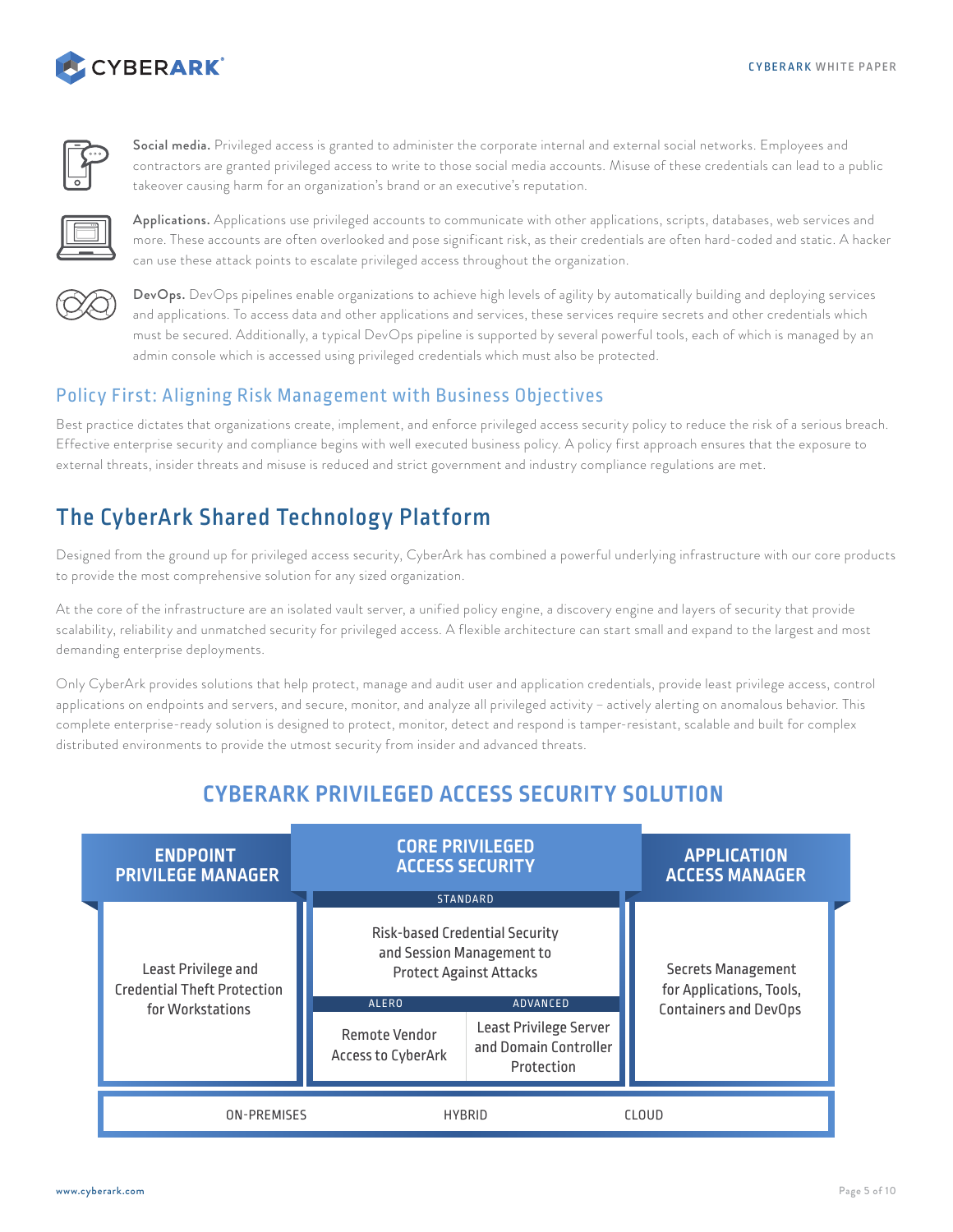<span id="page-5-0"></span>

# Master Policy™—Simplified, Unified, and Unequaled to set Policy First

Master Policy is an innovative policy engine that enables customers to set, manage and monitor privileged access security policy in a single, simple, natural language interface. The once complex process of transforming business policy and procedures into technical settings is now easily manageable and understandable to an organization's stakeholders including security, risk and audit teams. Master Policy is embedded at the core and its capabilities span across the CyberArk Privileged Access Security Solution, providing simplified, unified and unequaled policy management.

Master Policy maps written security policy to technical settings and manages this policy in natural language. Privileged access security controls can now be implemented in a matter of minutes, raising the bar on a process that without Master Policy may take days or even weeks. Master Policy enables fast implementation and flexibility to set an enterprise global policy while providing controlled, granular level exceptions to meet the unique operational needs of operating systems, regions, departments or lines of business.

# Digital Vault<sup>™</sup>

The award-winning, patented Digital Vault™ is an isolated and bastion hardened server with FIPS 140-2 encryption that only responds to the vault protocols. To ensure integrity, all CyberArk products interact directly with the vault and share data to allow all product modules and components to communicate securely and benefit from the secure storage of passwords, SSH keys, policy settings and audit logs–that exist within on-premises, hybrid and cloud environments. There is no single point of failure.

- Segregation of Duties and Strong Access Control. The vault administrator does not have access to the credentials stored in the vault, which ensure proper segregation of duties. The solution supports multiple authentication methods to ensure security and control over all privileged credential access and activity.
- Layers of Security. The seven layers of built-in security for authentication, access control, encryption, tamper-resistant storage, and data protection with no backdoor or DBA access provides exceptional security.
- High Availability and Disaster Recovery. The infrastructure is architected for high-availability and has built-in fail-safe measures to meet and exceed disaster recovery requirements, including secure backup and simple recovery.

# Discovery Engine

Designed to continually discover changes to your IT environment be it in the cloud or on-premises, the discovery engine enables constant up-to-date protection and helps ensure that all privileged activity is accounted for and secure. As new servers and workstations are added or removed, changes in privileged accounts are automatically discovered.

## Secure Audit

CyberArk's Privileged Access Security Solution provides automated enforcement of privileged account policies enabling continuous monitoring to deliver adherence to audit requirements. IT Audit teams have complete visibility into the "who, when and why", but also exactly "what" took place during all privileged sessions. The solution provides simplified, cost-effective audit reporting through a single, centralized repository of all audit data.

# Enterprise Class Integration

 Privileged Access Security Solution integrates easily with your existing security, operations and DevOp tools with extensive support for automation via REST APIs.

- SIEM. Full two way integration with SIEM vendors improves threat detection and alerting capabilities. CyberArk feeds events to SIEM solutions on privileged credential access and operations, as well as command level activity captured through privileged session monitoring.
- Hybrid Cloud. Support for hybrid cloud environments enables protection of hypervisor and guest image accounts for cloud administrators, protection of privileged accounts in Amazon Web Services, Microsoft Azure, and Google Cloud Platform.
- Vulnerability Managers. Full integration with the leading Vulnerability Management vendors allows them to simplify "authenticated scans" (also known as "deep scans") and fetch privileged accounts from the vault whenever they need to login to a target server to perform a scan.
- Identity Management. Integrates with leading Identity & Access Management (IAM) solutions to provision accounts into the solution based on directory details, group memberships or Identity Governance policies. Integrations also enable our customers to leverage previous investments in strong authentication, such as PKI, Radius, Web-SSO, LDAP and more.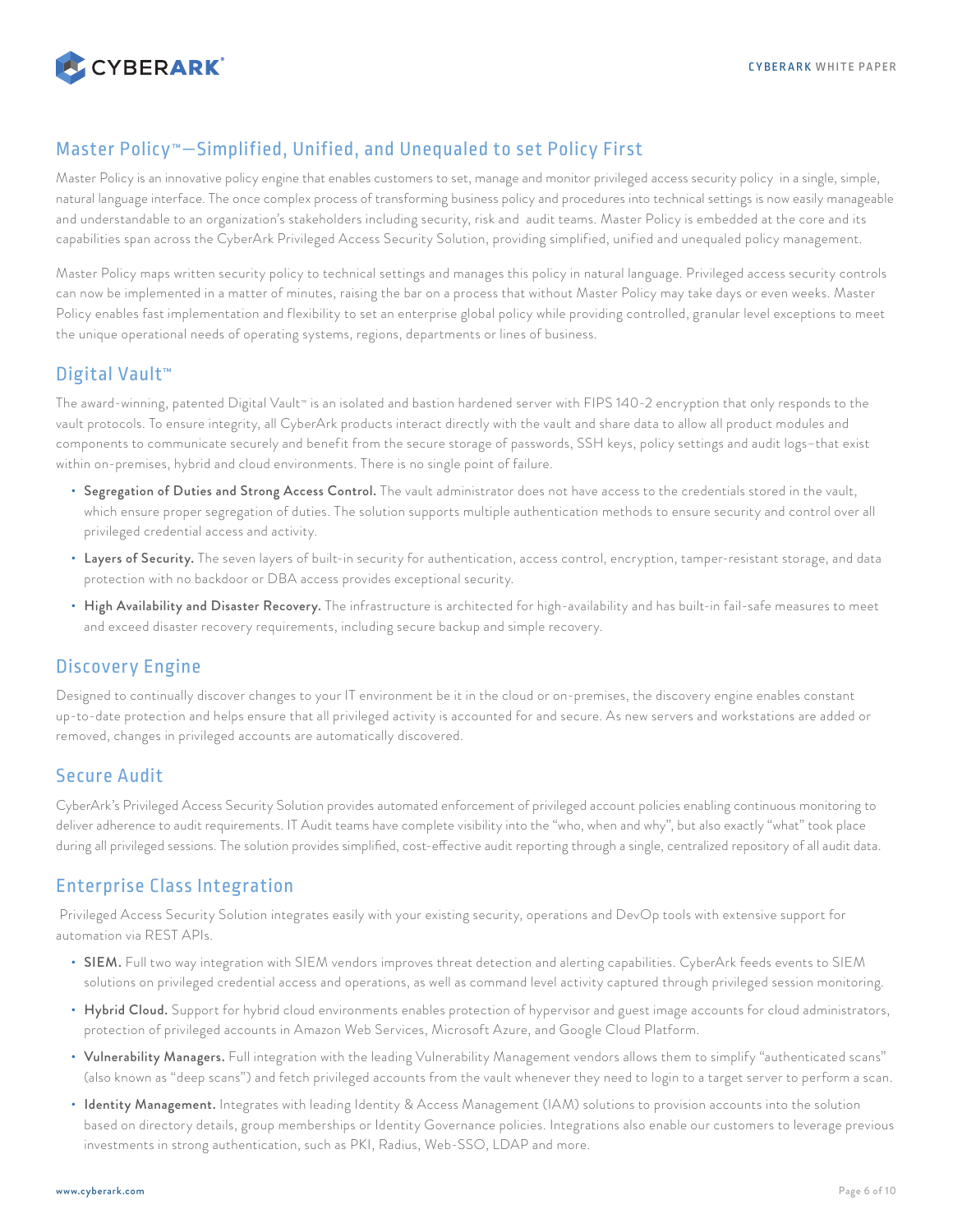<span id="page-6-0"></span>

- Help Desk. Integrates with most enterprise ticketing systems as well as in-house solutions. Capabilities include service request validation, new service request creation, and integration with approvals workflows such as manager approval (dual control) and timed availability.
- DevOps. Integrates with the DevOps toolchain secures and manages secrets used by CI/CD tools such as Ansible, Chef, Jenkins and Puppet and container orchestration software such as Docker.

## Scalable, Flexible, Low-Impact Architecture

CyberArk's Privileged Access Security Solution was architected for minimal impact and protects your existing investment in your current IT environment. All the components work independently but take advantage of shared resources and data. This flexible approach allows an organization to begin a project at the departmental level and scale to a complex, distributed, enterprise solution over time.

# CyberArk Products

Every product in the CyberArk Privileged Access Security Solution is stand-alone and can be managed independently while still sharing resources and data from the common infrastructure.

Each product solves a different requirement for privileged access security and all are designed to work together to provide a complete, secure solution for operating systems, endpoints, servers, databases, applications, hypervisors, network devices, security appliances, and more, for onpremises, cloud and ICS environments, and through the DevOps pipeline.

Recommended steps in protecting your privileged access:

- Set policy first.
- Discover all of your privileged accounts and credentials.
- Protect and manage privileged account credentials used by users and applications.
- Control, secure and monitor privileged access to servers and databases, websites, SaaS and any target application.
- Provide least privilege access for business users and IT administrators.
- Control applications on endpoints and servers.
- Use real-time privileged account intelligence to detect and respond to in-progress attacks.

# Core Privileged Access Security

# Credential Protection and Management

#### Discover, manage and protect privileged credentials

The CyberArk solution prevents the malicious use of privileged user passwords and SSH keys, and brings order and protection to vulnerable accounts. It secures privileged credentials based on your privileged access security policy and controls who can access which credentials and when. This automated process reduces the time-consuming and error-prone task of manually tracking and updating privileged credentials to easily meet audit and compliance standards.

- Guard against unauthorized users accessing privileged account credentials and ensure authorized users have the necessary access for legitimate business purposes.
- Update and synchronize privileged passwords and SSH keys at regular intervals or on-demand, based on policy.
- Discover and protect privileged credentials used in on-premises, hybrid, and cloud environments, as well as throughout the DevOps pipeline and on loosely connected endpoints off-network.
- Enable users to automate and simplify privileged account management tasks via REST APIs such as account workflow, onboarding rules, permissions granting, and more.
- Provide security and audit teams with a clear view of which individual users accessed which privileged or shared accounts, when and why.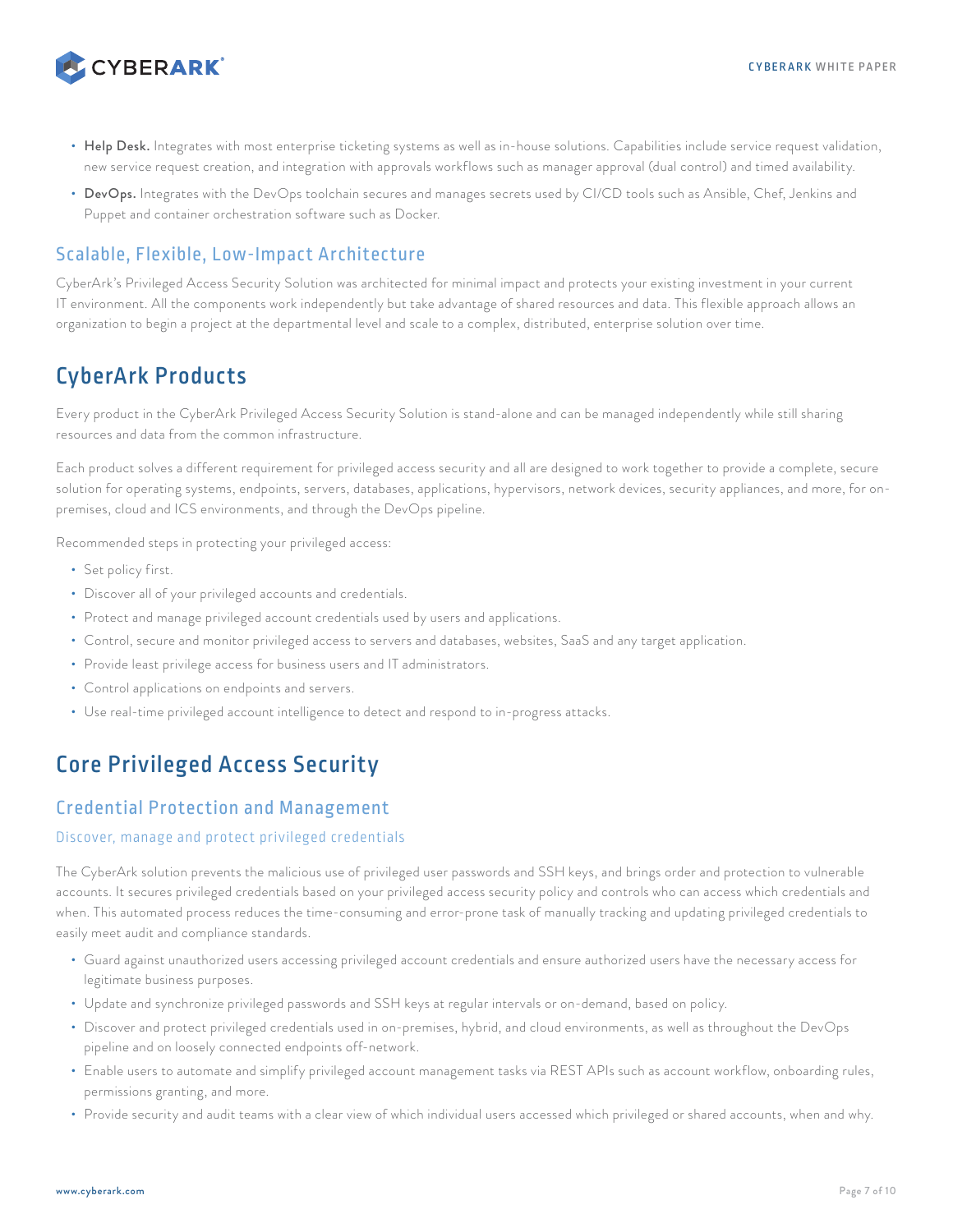<span id="page-7-0"></span>

## Session Isolation and Monitoring

#### Isolate, control, and real-time session monitoring and recording

The CyberArk solution secures, isolates, controls, and monitors privileged user access and activities to critical Unix, Linux, and Windows-based systems, databases, virtual machines, network devices, mainframes, websites, SaaS, and more. It provides a single-access control point, helps prevent malware from jumping to a target system through the isolation of end users, and records every keystroke and mouse click for continuous monitoring.

DVR-like recordings provide a complete picture of a session with search, locate, and alert capabilities on sensitive events without having to filter through logs. Real-time monitoring helps provide continuous protection for privileged access as well as automatic suspension and termination of privileged sessions if any activity is deemed suspicious. The solution also provides full integration with third-party SIEM solutions with alerts on unusual activity.

- Isolates privileged sessions to prevent the spread of malware from a user's endpoint to a critical system.
- Helps protect privileged passwords and SSH keys from advanced attack techniques such as key-stroke logging and pass-the-hash attacks.
- Secures and controls privileged sessions to guard against malware or zero-day exploit from bypassing controls.
- Creates an indexed, tamper-resistant record of privileged sessions and provides searchable metadata.
- Offers command line control and native SSH access while still providing secure access to privileged users using either passwords or SSH keys.
- Provides AD Bridge capabilities that enable organizations to centrally manage Unix users and accounts that are linked to AD through the CyberArk platform.

## Privileged Analytics and Threat Detection

#### Analytics and alerting on malicious privileged activity

CyberArk provides a security intelligence solution that allows organizations to detect, alert, and respond to anomalous privileged activity indicating an in-progress attack. The solution collects a targeted set of data from multiple sources, including the CyberArk Digital Vault, SIEM, and the network. Then, the solution applies a complex combination of statistical and deterministic algorithms, enabling organizations to detect indications of compromise early in the attack lifecycle by identifying malicious privileged activity.

- Detects and alerts in real-time with automatic response to detected incidents.
- Identifies privileged access related anomalies and malicious activities with the ability to detect in-progress attacks.
- Adapts threat detection to a changing risk environment with self-learning algorithms.
- Correlates incidents and assigns threat levels.
- Enhances the value of existing SIEM solutions with out-of-the-box integrations.
- Improves auditing processes with informative data on user patterns and activities.

### Alero™: Remote Vendor Access

#### Securely and quickly connect remote vendors to CyberArk. No VPNs, agents or passwords needed

CyberArk® Alero™ is a SaaS solution that combines Zero Trust access, biometric multi-factor authentication and just-in-time provisioning. Alero ensures that remote vendors only access what they need to by fully integrating with the CyberArk Core Privileged Access Security Solution for full audit, recording and remediation capabilities. Alero is designed to provide fast, easy and secure privileged access to remote vendors who need access to critical internal systems.

By not requiring VPNs, agents or passwords Alero removes operational overheard for administrators and makes organizations more secure.

- Integrates with CyberArk Core PAS to provide additional layer of security for critical systems
- Introduces a more secure solution than traditional token-based or VPN approaches
- Removes operational overhead associated with managing VPNs, agents and passwords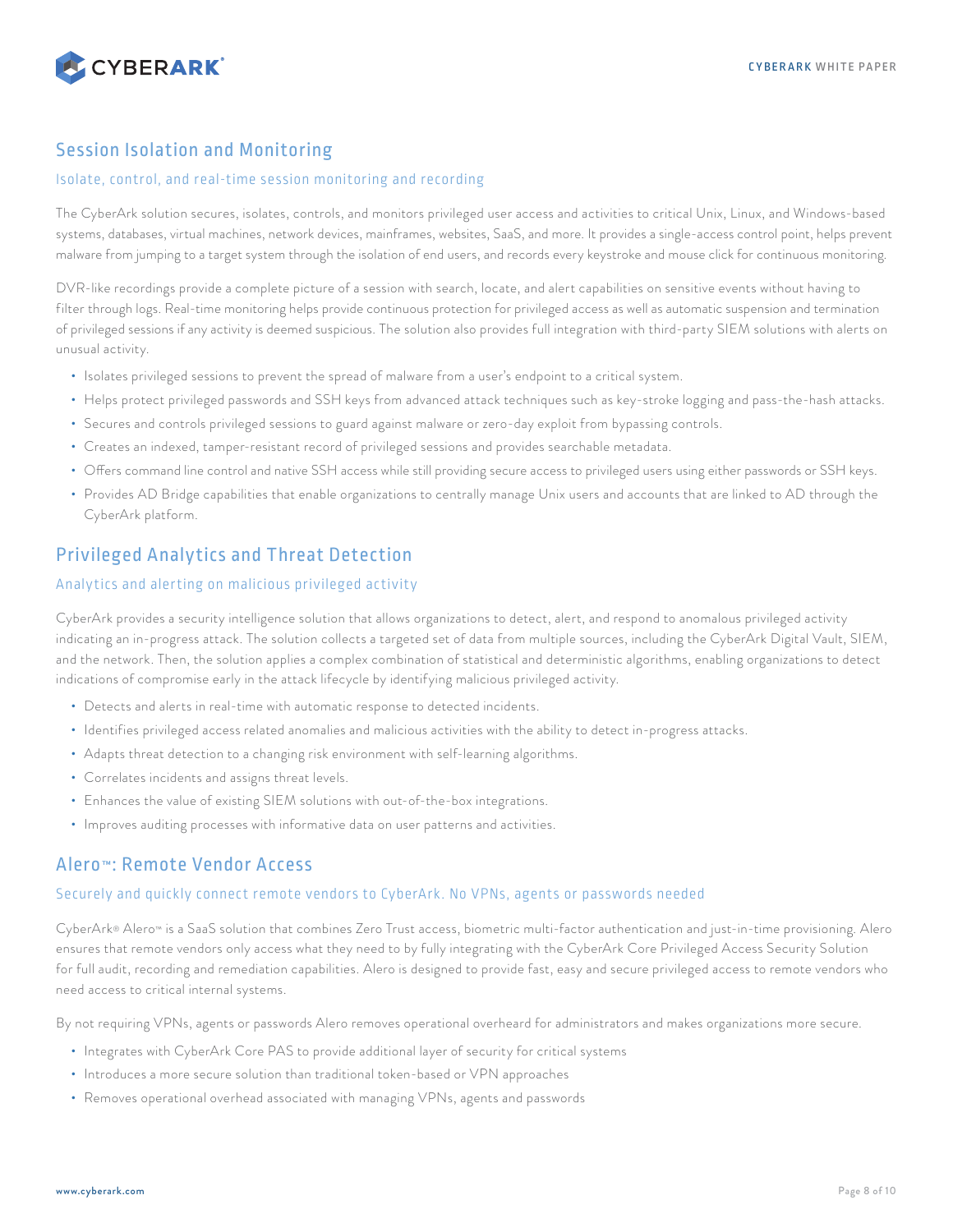<span id="page-8-0"></span>

## Least Privilege Management

#### Granular level controls for \*NIX and Windows servers

CyberArk allows privileged users to use administrative commands from their native Unix/Linux session while eliminating unneeded root access or admin rights. This secure and enterprise ready sudo-like solution provides unified and correlated logging of all super-user activity linking it to a personal username while providing the freedom needed to perform job functions. Granular access control is given while continuously monitoring all administrative commands super users run based on their role and task. The solution also enables organizations to block and contain attacks on Windows servers to reduce the risk of information being stolen or encrypted and held for ransom.

- Replaces commonly used sudo solutions with a centralized alternative that provides granular privilege controls and secure storage of audit logs.
- Provides proof to auditors of secured, managed, and controlled super-user privileges.
- Provides a detailed audit trail of which individual elevated privileges to root, when and for what reason.
- Limits super-user privileges to only those that are necessary to reduce the risk of exposure to abuse or error.
- Authorizes access to fully delegated root shells for users to work intuitively according to their workflow.
- Out-of-the-box policy templates enable segregation of duties on Windows Servers by controlling administrator privileges based on user role.
- Enables commands to be whitelisted/blacklisted on a per-user and/or per-system basis.

# Domain Controller Protection

#### Safeguard Windows Domain Controllers against Kerberos attacks

CyberArk offers an ultra-light weight Windows agent that performs network behavior analytics to detect in-progress Kerberos attacks. The solution both monitors and protects domain controllers, safeguarding against impersonation and unauthorized access. It helps protect against a variety of common Kerberos attack techniques.

- Detects a range of potential threats including suspected credential theft, lateral movement, and privilege escalation.
- Provides real-time alerts via CyberArk dashboard, email or SIEM dashboard.
- Provides the ability to enforce granular controls for least privilege and application control on the domain controllers.
- Detects a variety of in-progress Kerberos attacks including Golden Ticket, Overpass-the-Hash, and Privilege Attribute Certificate (PAC) manipulation.

# Application, Container and DevOps Secrets Management

### Application Access Manager™

#### Protection, management, and audit of application credentials across on-premises, hybrid, containerized, and multi-cloud environments

CyberArk Application Access Manager is designed to provide comprehensive privileged access, credential, and secrets management for widely used application types and non-human identities. For example, Application Access Manager secures credentials for commercial off-the-shelf applications, traditional internally developed applications, and scripts, as well as containerized applications built using DevOps methodologies.

Application Access Manager is designed to provide a strong security solution that enables organizations to control, manage, and audit all nonhuman privileged access for various application types, across on-premises, hybrid, containerized and multi cloud environments.

- Establishes strong authentication by leveraging the native attributes of applications, containers, and other non-human identities to eliminate the "secret zero bootstrapping" challenge and potential vulnerability.
- Simplifies integrations by supporting validated integrations with a wide range of commercial software platforms, applications and tools, such as business applications, security tools, RPA platforms, CI/CD toolsets, and container platforms.
- Accelerates deployment and usage by providing developers with an easy-to-use solution to secure secrets in application and DevOps environments – allowing them to focus on developing software. Additionally, the open source solutions make it easy for developers and DevOps admins to evaluate, deploy, and secure their DevOps environments.